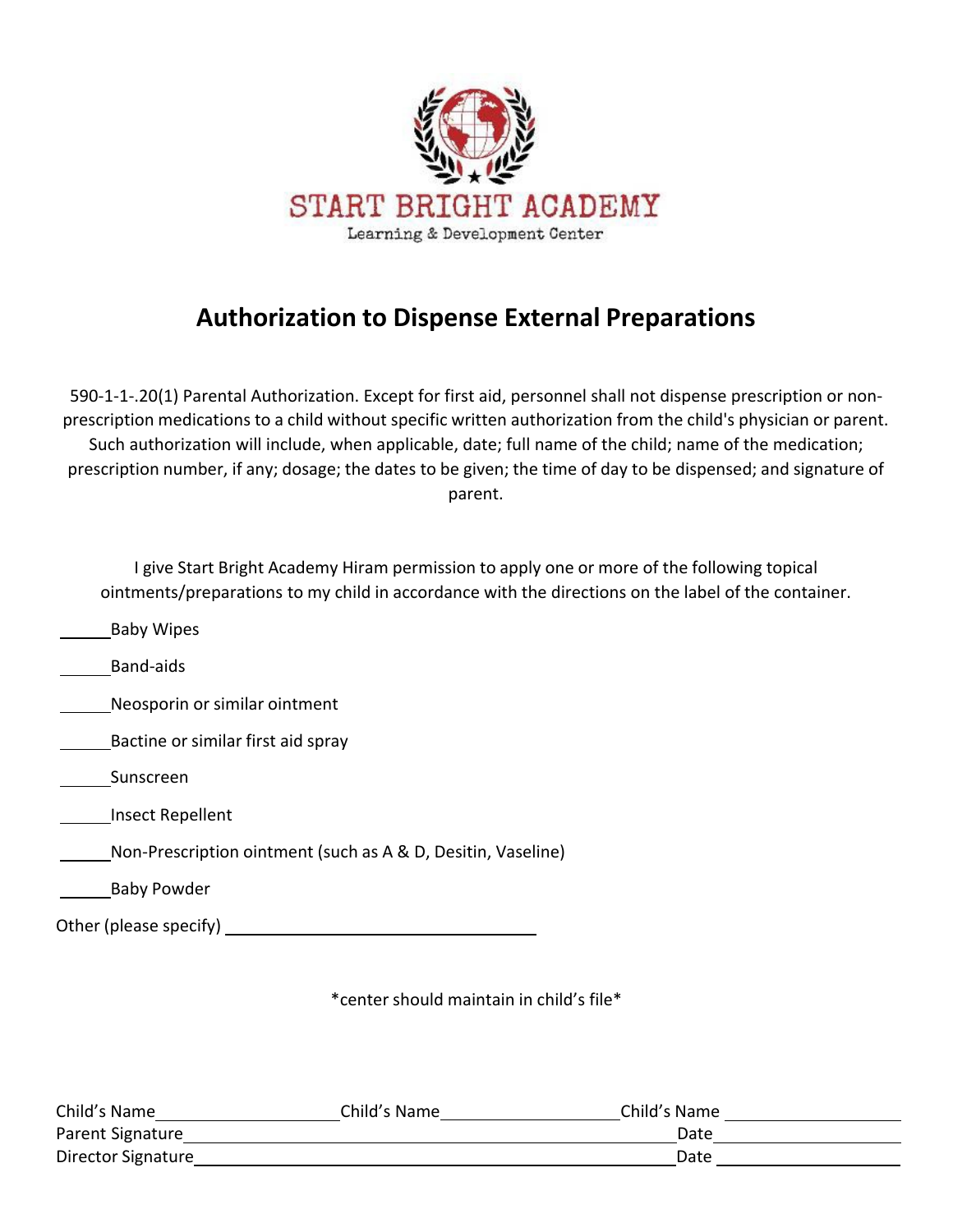

## **Tuition Fees**

| Registration fee                                                                                                      |                                                                                                                                                                                                                                | \$100/per child annually<br>\$150/per family annually                                                          |
|-----------------------------------------------------------------------------------------------------------------------|--------------------------------------------------------------------------------------------------------------------------------------------------------------------------------------------------------------------------------|----------------------------------------------------------------------------------------------------------------|
|                                                                                                                       |                                                                                                                                                                                                                                | \$210/week                                                                                                     |
| Infants                                                                                                               |                                                                                                                                                                                                                                |                                                                                                                |
| Wobblers                                                                                                              |                                                                                                                                                                                                                                | \$200/week                                                                                                     |
| <b>Toddlers</b>                                                                                                       |                                                                                                                                                                                                                                | \$190/week                                                                                                     |
| Three years old to five years old                                                                                     |                                                                                                                                                                                                                                | \$155/week                                                                                                     |
| Drop In Rate                                                                                                          |                                                                                                                                                                                                                                | \$60/week                                                                                                      |
|                                                                                                                       | <b>School Age Monthly Tuition Fees</b>                                                                                                                                                                                         |                                                                                                                |
| Before care only                                                                                                      |                                                                                                                                                                                                                                | \$50/week                                                                                                      |
| After care only                                                                                                       |                                                                                                                                                                                                                                | \$80/week                                                                                                      |
| Before and after care                                                                                                 |                                                                                                                                                                                                                                | \$100/week                                                                                                     |
| School breaks/summer camp *Discount not available                                                                     |                                                                                                                                                                                                                                | \$165/week                                                                                                     |
| <b>Virtual Learning</b>                                                                                               |                                                                                                                                                                                                                                | \$165/week                                                                                                     |
| *Sibling discount                                                                                                     |                                                                                                                                                                                                                                | \$10 off one child's regular tuition fees                                                                      |
| *Military/Police discount                                                                                             |                                                                                                                                                                                                                                | \$10 off one child's regular tuition fees                                                                      |
|                                                                                                                       |                                                                                                                                                                                                                                | *Monthly discount of 10% off regular tuition fees if tuition is paid within the first week of the month*       |
| *Discounts cannot be combined.                                                                                        |                                                                                                                                                                                                                                |                                                                                                                |
|                                                                                                                       | order to transition to the three-year-old classroom**                                                                                                                                                                          | ** According to BFTS Guidelines, a two-year-old must be fully potty trained and accident free for two weeks in |
|                                                                                                                       |                                                                                                                                                                                                                                | *** A two-week written notice is required for any child who is withdrawing from our center***                  |
|                                                                                                                       |                                                                                                                                                                                                                                | Child's Name ________________________Child's Name ______________________Child's Name ________________________  |
|                                                                                                                       | Parent Signature Lawrence and Contract and Contract of the Contract of the Contract of the Contract of the Contract of the Contract of the Contract of the Contract of the Contract of the Contract of the Contract of the Con |                                                                                                                |
| Director Signature <b>Exercise Signature</b> and the state of the state of the state of the state of the state of the |                                                                                                                                                                                                                                | Date and the state of the state of the state of the state of the state of the state of the state of the state  |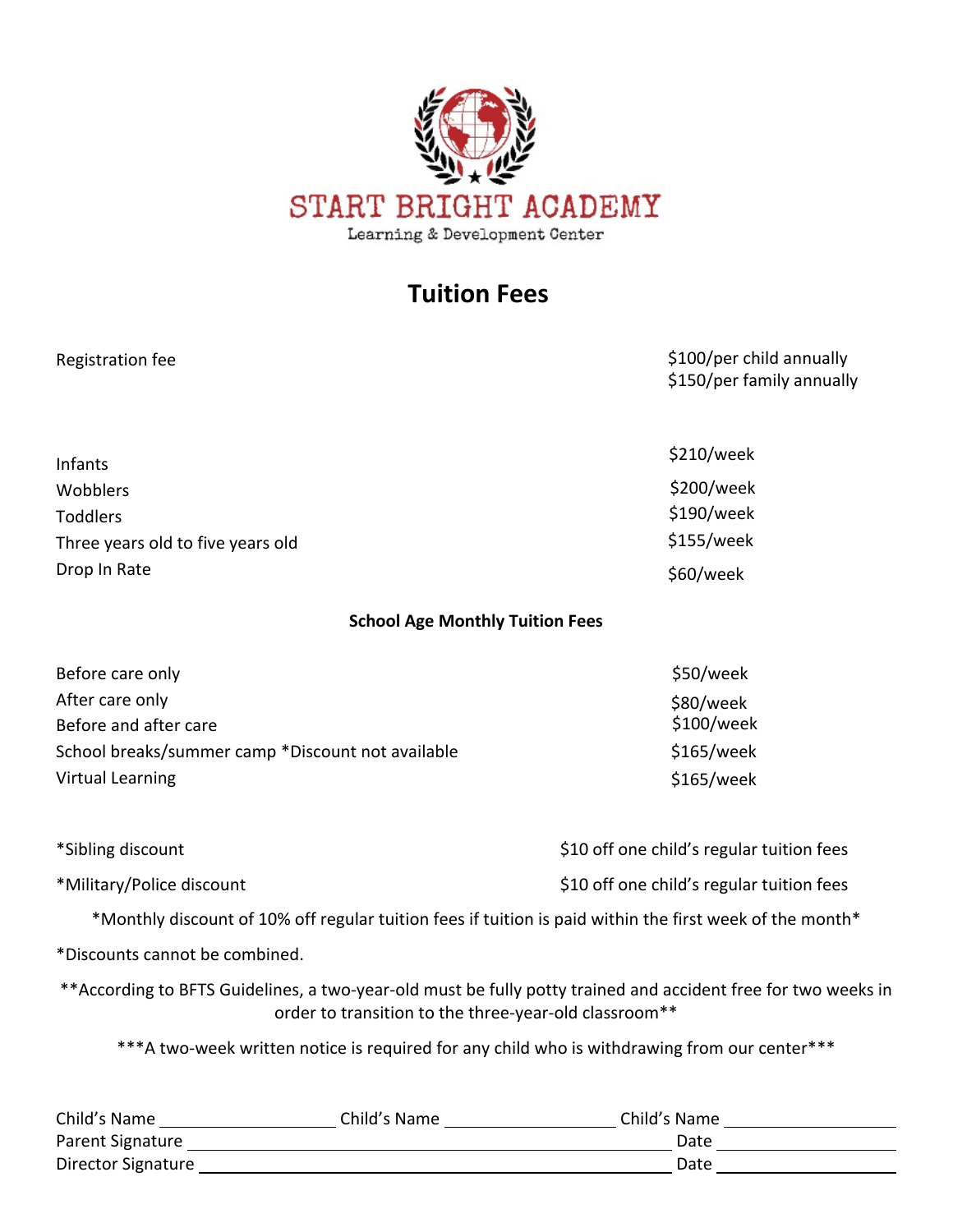

# **Parent Handbook Acknowledgement Form**

Dear Parents,

Please familiarize yourselves with Start Bright Academy's policies detailed in the parent handbook located in the front lobby.

Should you have any questions, concerns, or remarks regarding the center's policies, please feel free to speak with the center director. Otherwise, please return this form, after signing, for your child's file.

I, 1. All the parent of a child/children at Start Bright Academy hereby acknowledge that I have read or had access to Start Bright Academy's parent handbook. I agree to adhere to the policies and procedures set forth in the parent handbook.

| Child's Name       | Child's Name | Child's Name |  |
|--------------------|--------------|--------------|--|
| Parent Signature   |              | Date         |  |
| Director Signature |              | Date         |  |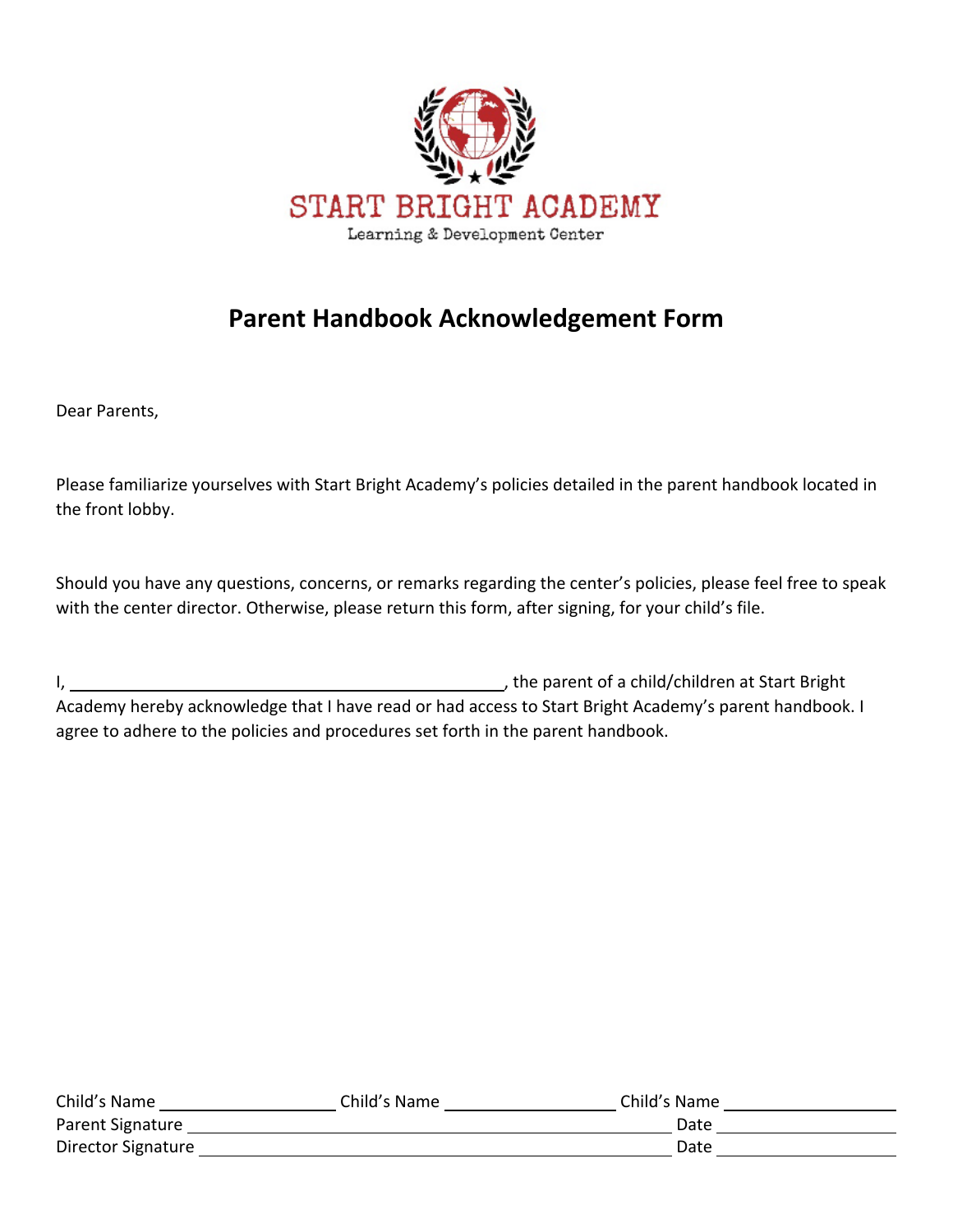

| Child's Living Arrangements: (check one) () Both Parents () Mother () Father () Other |  |  |          |  |
|---------------------------------------------------------------------------------------|--|--|----------|--|
| Child's Legal Guardian(s): (check one) () Both Parents () Mother () Father            |  |  | () Other |  |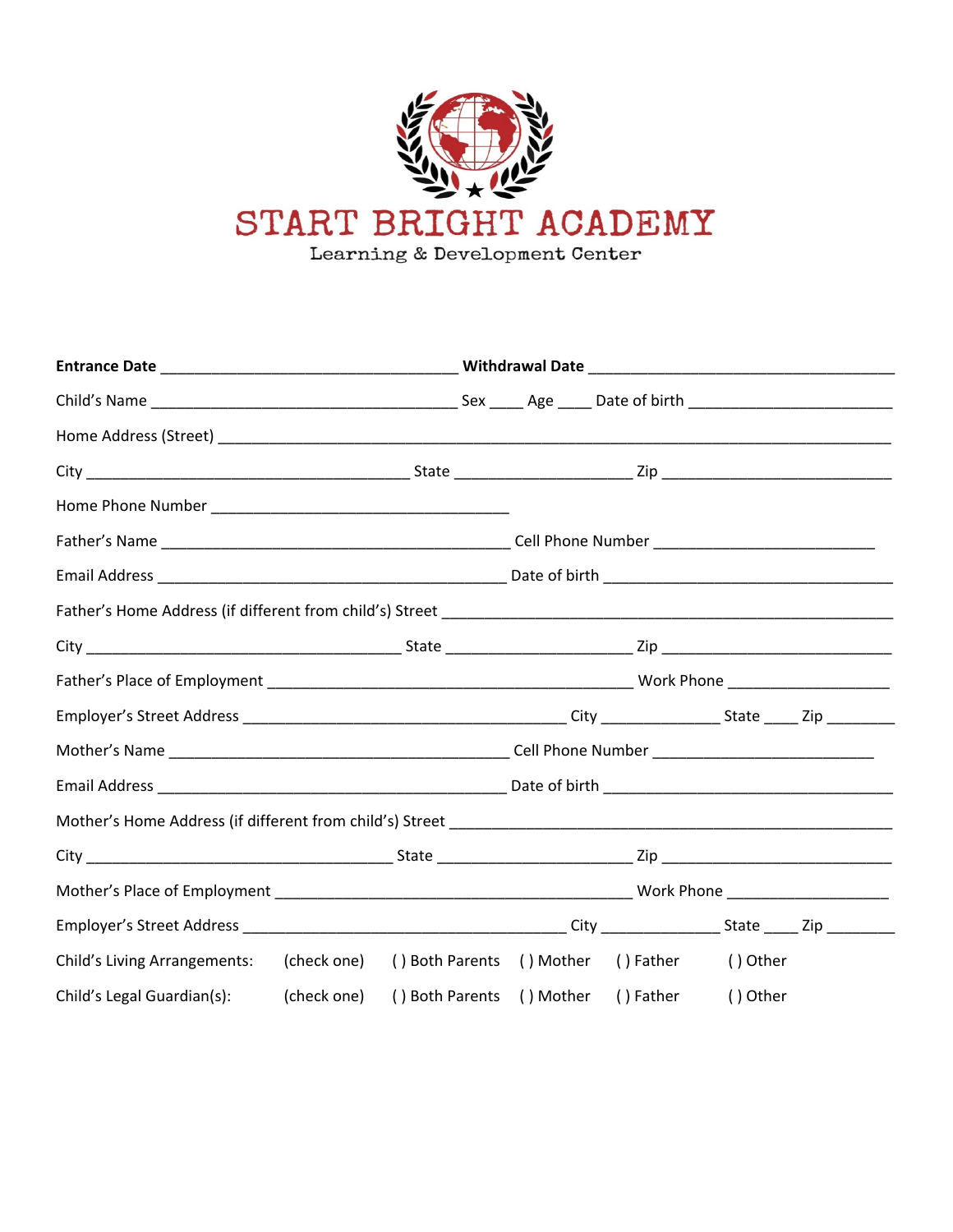### **The child may be released to the person(s) signing this agreement or to the following**

|                                                       | Persons to contact in the case of emergency when parent or guardian cannot be reached                     |                                                                                                                                                                                                                                                      |
|-------------------------------------------------------|-----------------------------------------------------------------------------------------------------------|------------------------------------------------------------------------------------------------------------------------------------------------------------------------------------------------------------------------------------------------------|
|                                                       |                                                                                                           |                                                                                                                                                                                                                                                      |
|                                                       |                                                                                                           |                                                                                                                                                                                                                                                      |
|                                                       |                                                                                                           |                                                                                                                                                                                                                                                      |
|                                                       |                                                                                                           |                                                                                                                                                                                                                                                      |
|                                                       |                                                                                                           |                                                                                                                                                                                                                                                      |
|                                                       |                                                                                                           |                                                                                                                                                                                                                                                      |
| My child has the following special needs              |                                                                                                           |                                                                                                                                                                                                                                                      |
|                                                       |                                                                                                           |                                                                                                                                                                                                                                                      |
|                                                       | The following special accommodation(s) may be required to most effectively meet my child's needs while at |                                                                                                                                                                                                                                                      |
| the center                                            |                                                                                                           |                                                                                                                                                                                                                                                      |
|                                                       |                                                                                                           |                                                                                                                                                                                                                                                      |
| illness, allergies, or health concerns                |                                                                                                           | My child is currently on medication(s) prescribed for long-term continuous use and/or has the following preexisting                                                                                                                                  |
|                                                       |                                                                                                           |                                                                                                                                                                                                                                                      |
|                                                       | <b>EMERGENCY MEDICAL AUTHORIZATION</b>                                                                    |                                                                                                                                                                                                                                                      |
|                                                       |                                                                                                           |                                                                                                                                                                                                                                                      |
| shall assume responsibility for payment for services. |                                                                                                           | suffer an injury or illness while in the care of Start Bright Academy Hiram and the facility is unable to contact me (us)<br>immediately, it shall be authorized to secure such medical attention and care for the child as may be necessary. I (We) |
|                                                       |                                                                                                           |                                                                                                                                                                                                                                                      |
|                                                       | Facility Administrator/Person-In-Charge Signature ______________________________                          |                                                                                                                                                                                                                                                      |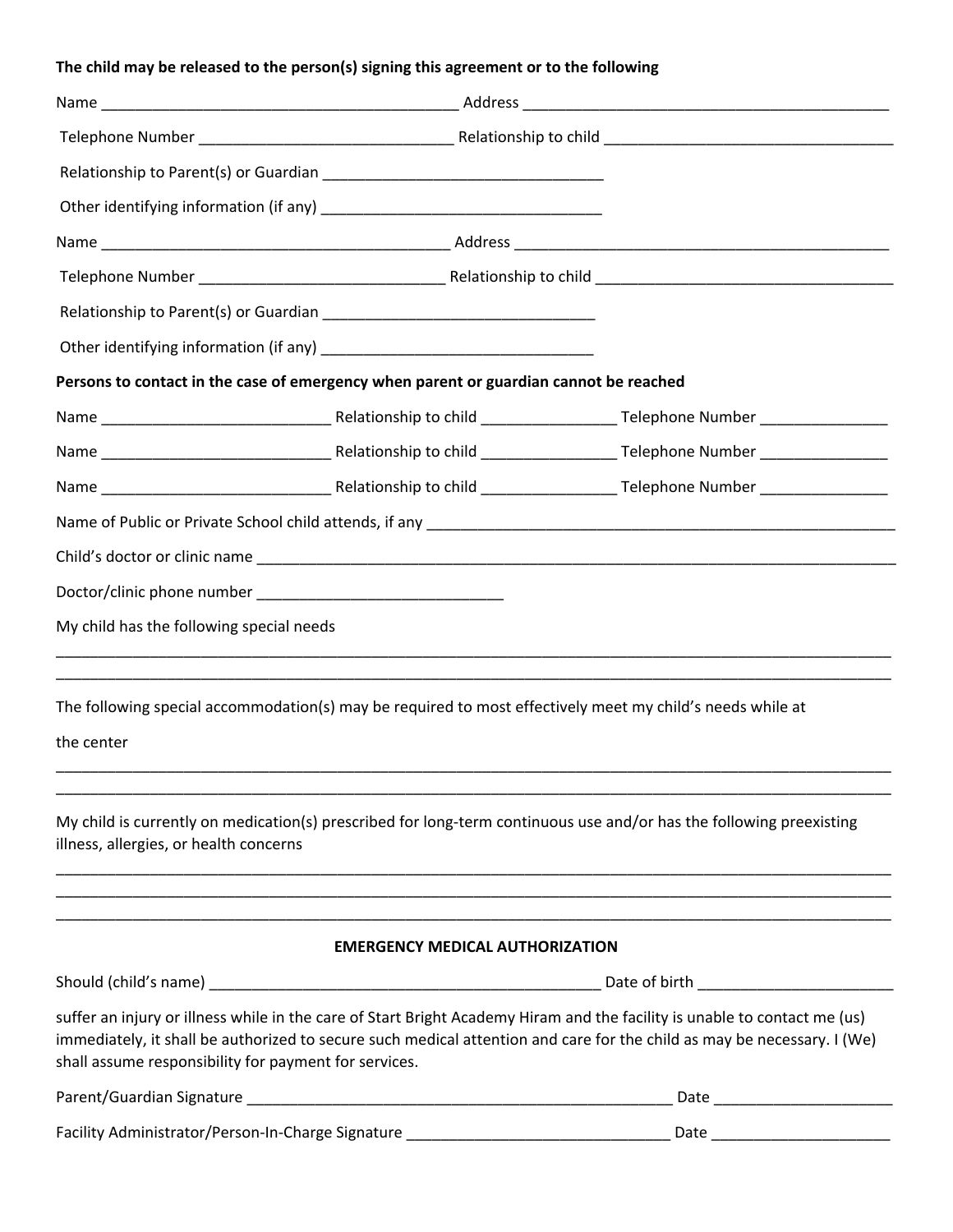#### **Parental Agreements with Child Care Facility**

| Start Bright Academy Hiram agrees to provide childcare for                                                     |        |                  |           |                 |         |  |
|----------------------------------------------------------------------------------------------------------------|--------|------------------|-----------|-----------------|---------|--|
|                                                                                                                |        |                  |           | (Name of Child) |         |  |
| on (circle all applicable days)                                                                                | Monday | Tuesday          | Wednesday | Thursday        | Friday  |  |
| AM to and the state of the state of the state of the state of the state of the state of the state of the state |        | PM from          |           | to              |         |  |
|                                                                                                                |        |                  | (Month)   |                 | (Month) |  |
| My child will participate in the following meal plan (circle applicable meals and snacks)                      |        |                  |           |                 |         |  |
|                                                                                                                |        | <b>Breakfast</b> |           |                 |         |  |
|                                                                                                                |        |                  |           |                 |         |  |

Lunch

#### Afternoon Snack

Before any medication is dispensed to my child, I will provide a written authorization, which includes: date; name of child; name of medication; prescription number; if any; dosages; date and time of day medication is to be given. Medicine will be in the original container with my child's name marked on it.

My child will not be allowed to enter or leave the facility without being escorted by the parent(s), person authorized by parent (s), or facility personnel.

I acknowledge it is my responsibility to keep my child's records current to reflect any significant changes as they occur, e.g., telephone numbers, work location, emergency contacts, child's physician, child's health status, infant feeding plans and immunization records, etc.

The facility agrees to keep me informed of any incidents, including illnesses, injuries, adverse reactions to medications, etc., which include my child.

Start Bright Academy Hiram agrees to obtain written authorization from me before my child participates in routine transportation, field trips, special activities away from the facility, and water-related activities occurring in water that is more than two (2) feet deep.

I authorize the childcare facility to obtain emergency medical care for my child when I am not available.

I have received a copy and agree to abide by the policies and procedures for Start Bright Academy Hiram.

I understand that the facility will advise me of my child's progress and issues relating to my child's care as well as any individual practices concerning my child's special needs. I also understand that my participation is encouraged in facility activities.

| Parent/Guardian Signature                         | Date |
|---------------------------------------------------|------|
| Facility Administrator/Person-In-Charge Signature | Date |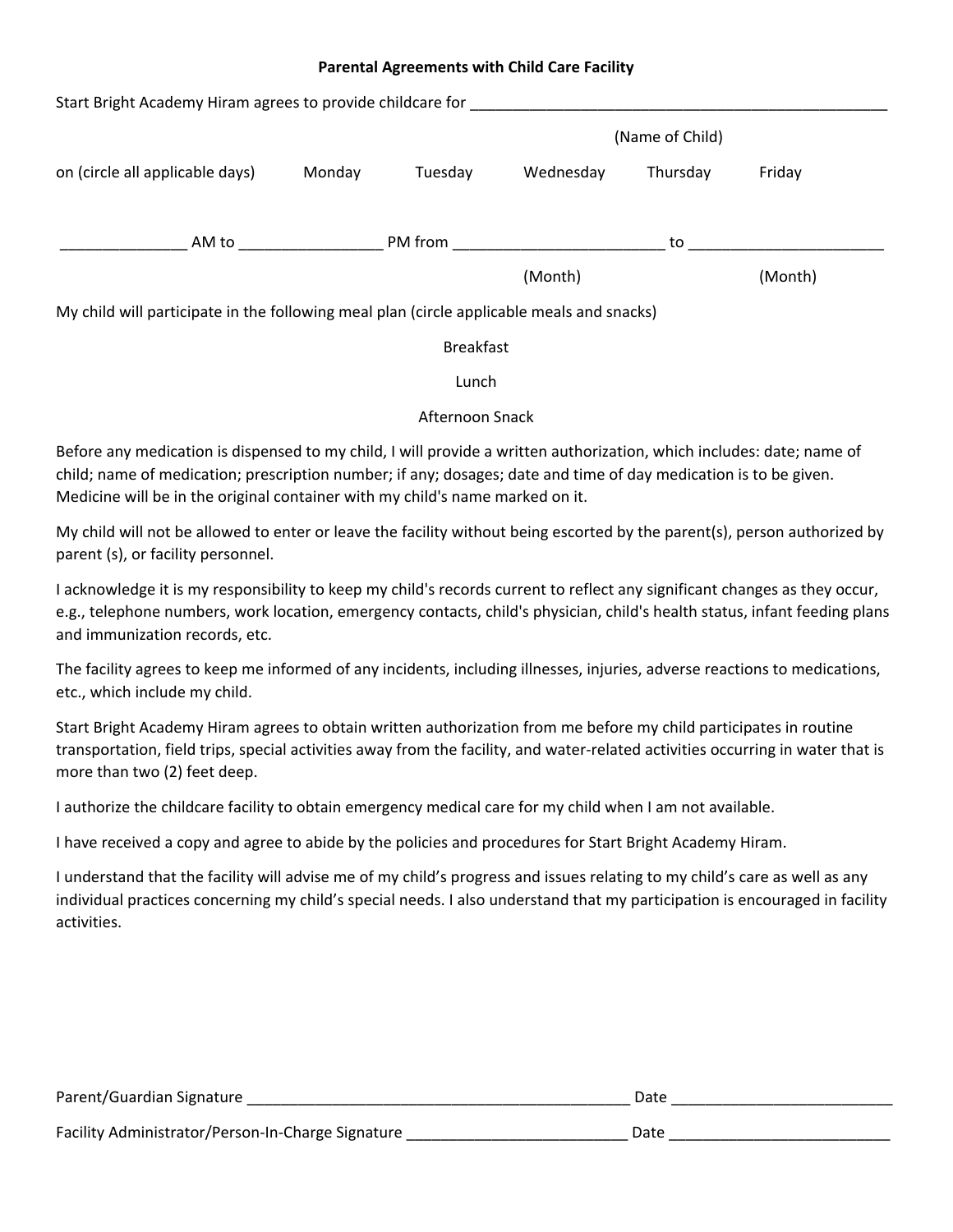

## **Photo Release Form**

|                         | , the parent of a child/children at Start Bright Academy Hiram |
|-------------------------|----------------------------------------------------------------|
| agree to the following: |                                                                |

I understand that my child(ren) whose name(s) are listed below may be photographed at the center during normal daycare hours, field trips, or activities. I understand that these photographs may be used in promoting childcare services, either in print or on the Internet.

The child(ren) are known as:

Ġ

With my signature below I grant permission for my child(ren) to be photographed, or their images recorded for print or electronic use in promoting the center's services. I understand that it is my responsibility to update this form in the event that I no longer wish to authorize the above uses. I agree that this form will remain in effect during the term of my child's enrollment. I understand that there will be no payment for me or my child's participation in this release.

| Parent Signature   | Date |
|--------------------|------|
| Director Signature | Date |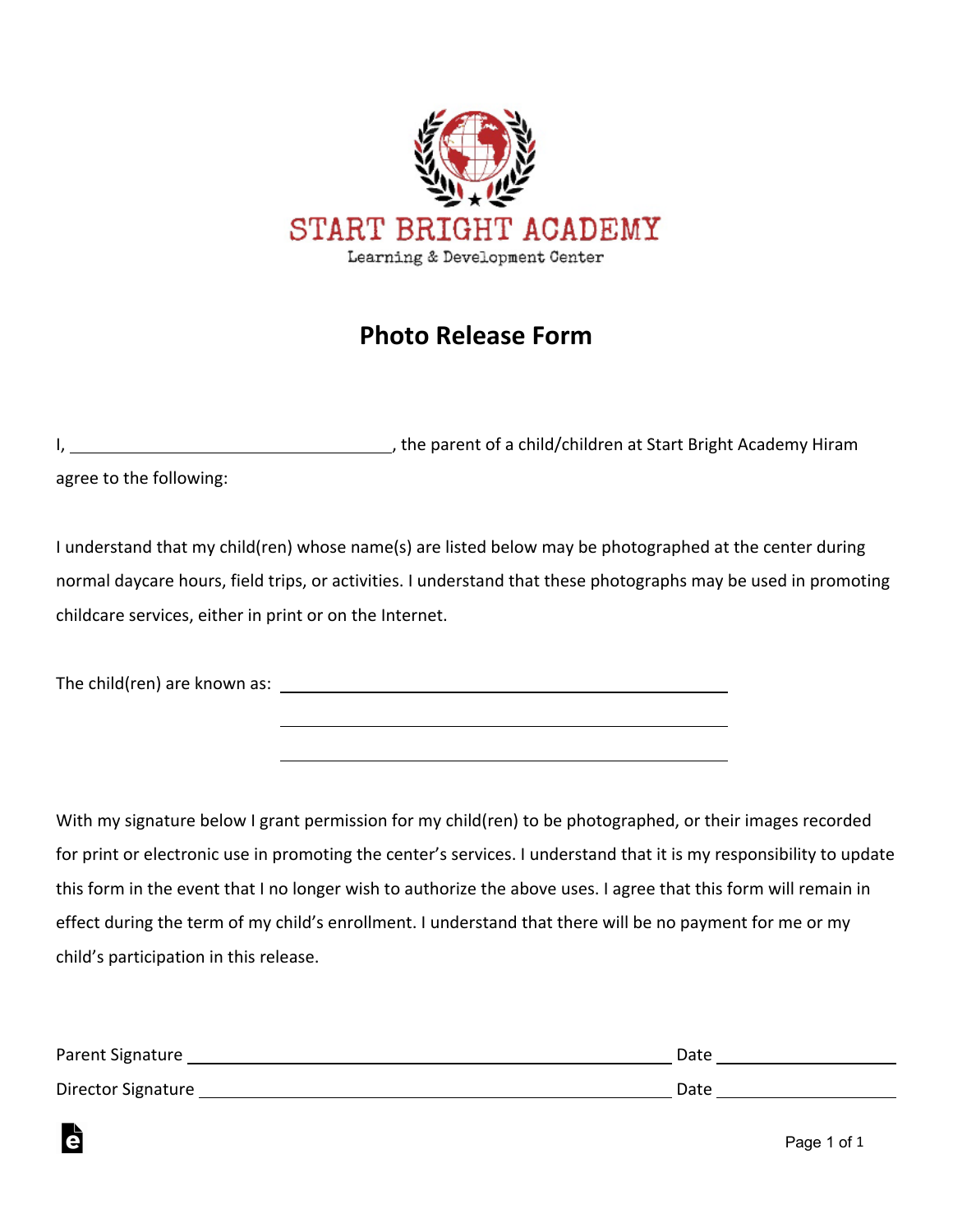

# **Tuition Policy**

Tuition is due and payable the Friday before care is provided.

Tuition is due whether your child is in attendance or not. This includes sick time, vacation time, and holidays.

You are allowed one annual vacation credit equal to one week's tuition. A one-week notice must be given prior to.

Tuition will be considered delinquent if not paid by 10am on Monday and a \$25.00 late fee will be applied to your account.

If your account becomes delinquent, your child will not be allowed to return to the center until all fees, including late fees, are paid in full. If your account remains delinquent after two weeks and you have not agreed to a payment arrangement, your child will be dismissed from Start Bright Academy and no refunds will be issued to you.

We are licensed to be in operation from Monday-Friday 6:00am to 7:00pm, January-December. All children must be picked up by 7:00pm. If children are not picked up by 7:00pm, we will have to charge a late fee of \$2.00 per minute for each child, to cover expenses. State licensing guidelines require us to contact Child Protective Services in the event we have not heard from you or another authorized pick-up person by 7:45pm.

An annual \$100.00 registration fee will be applied to your account within the first week of every new year to cover the costs of administrative expenses and must be paid by January 31<sup>st</sup> to avoid a \$25.00 late fee.

If you decide to unenroll your child, a two-week written notice is required. Payment is still due for the twoweek period, whether your child attends or not. Outstanding fees must be paid before child's last day.

| Child's Name       | Child's Name | Child's Name |  |
|--------------------|--------------|--------------|--|
| Parent Signature   |              | Date         |  |
| Director Signature |              | Date         |  |